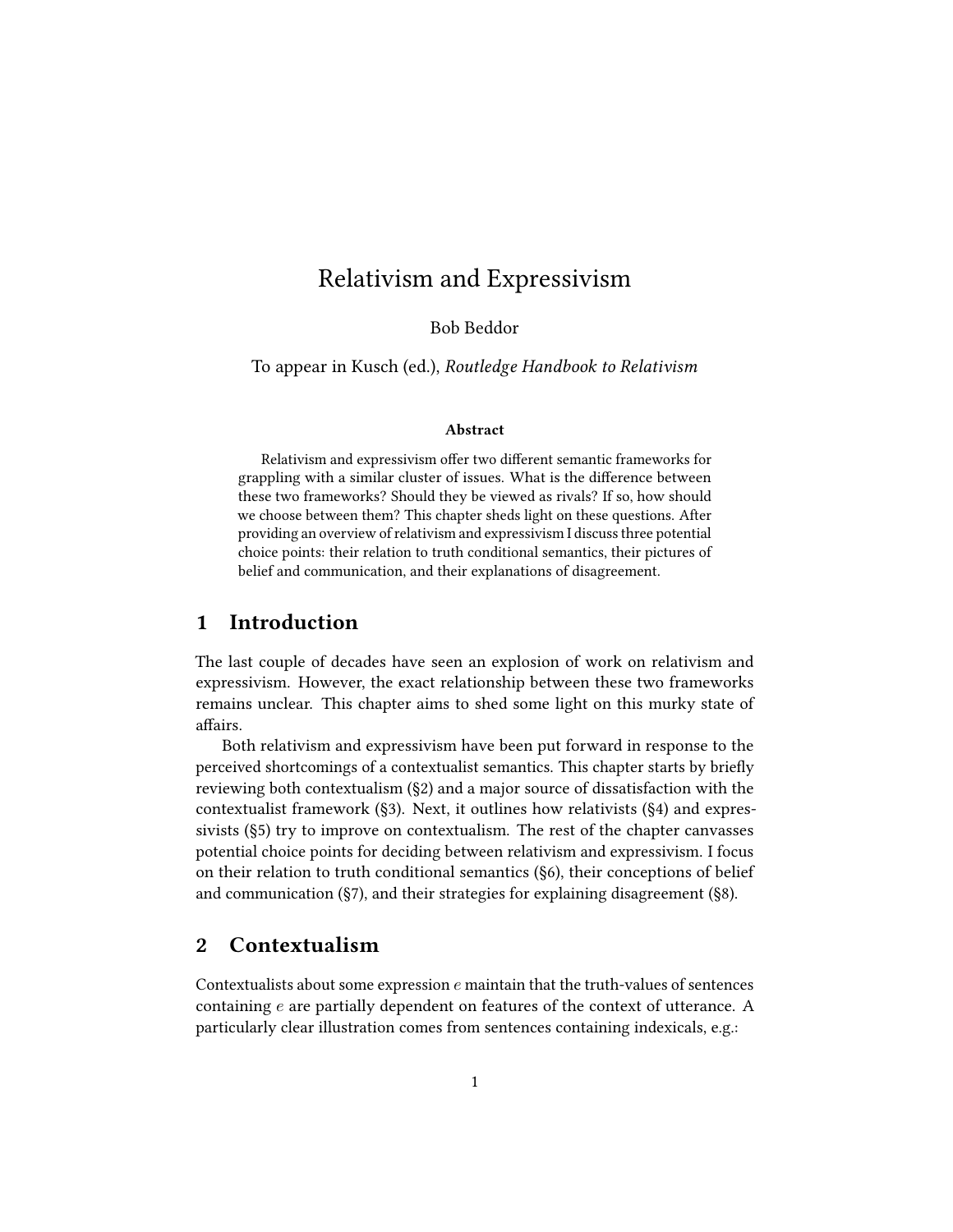<span id="page-1-0"></span>(1) I am hungry now.

The truth-value of [\(1\)](#page-1-0) depends on who is speaking, as well as the time of utterance:

**Contextualist Semantics for Indexicals** [\(1\)](#page-1-0) is true, as uttered in a context  $c$ and evaluated at a world  $w$ , iff the speaker in  $c$  is hungry at  $w$  at the time of  $c$ .

While contextualism about indexicals is widely accepted, there is vigorous debate about which other expressions should get a contextualist treatment. Here I'll focus on two controversial cases: moral discourse and epistemic modals.

First up: moral discourse. Consider a claim such as:

<span id="page-1-1"></span>(2) Stealing is wrong.

One simple (some might say cartoonishly so) contextualist semantics holds that moral claims are about the speaker's attitudes, e.g.:

Speaker Contextualist Semantics for Moral Discourse [\(2\)](#page-1-1) is true, as uttered in a context  $c$  and evaluated at a world  $w$ , iff the speaker in  $c$  disapproves of stealing at  $w$ .

While few today would defend this particular semantics, more sophisticated contextualist approaches to moral discourse have been defended by numerous philosophers.<sup>1</sup> For our purposes, this simple semantics is enough to highlight the key contextualist idea, which is that utterances of moral sentences express different propositions—and consequently vary in truth-value—depending on who is speaking.

Next up: epistemic modals—i.e., uses of modal language (e.g., *might, must,* possibly) to convey some distinctly epistemic species of possibility or necessity. According to contextualism, epistemic modals communicate whether some embedded proposition is consistent with—or entailed by—some body of information determined by the context of utterance. To illustrate consider:

<span id="page-1-2"></span>(3) It might be snowing.

Contextualists maintain:

Contextualist Semantics for Epistemic Modals [\(3\)](#page-1-2) is true, as uttered in a context c and evaluated at a world w, iff the proposition  $\langle$ It is snowing $\rangle$  is compatible with the *c*-determined information at  $w$ .

<sup>&</sup>lt;sup>1</sup>See, a.o., [Dreier](#page-13-0) [\(1990\)](#page-13-0); [Silk](#page-14-0) [\(2016\)](#page-14-0); [Khoo and Knobe](#page-14-1) [\(2018\)](#page-14-1).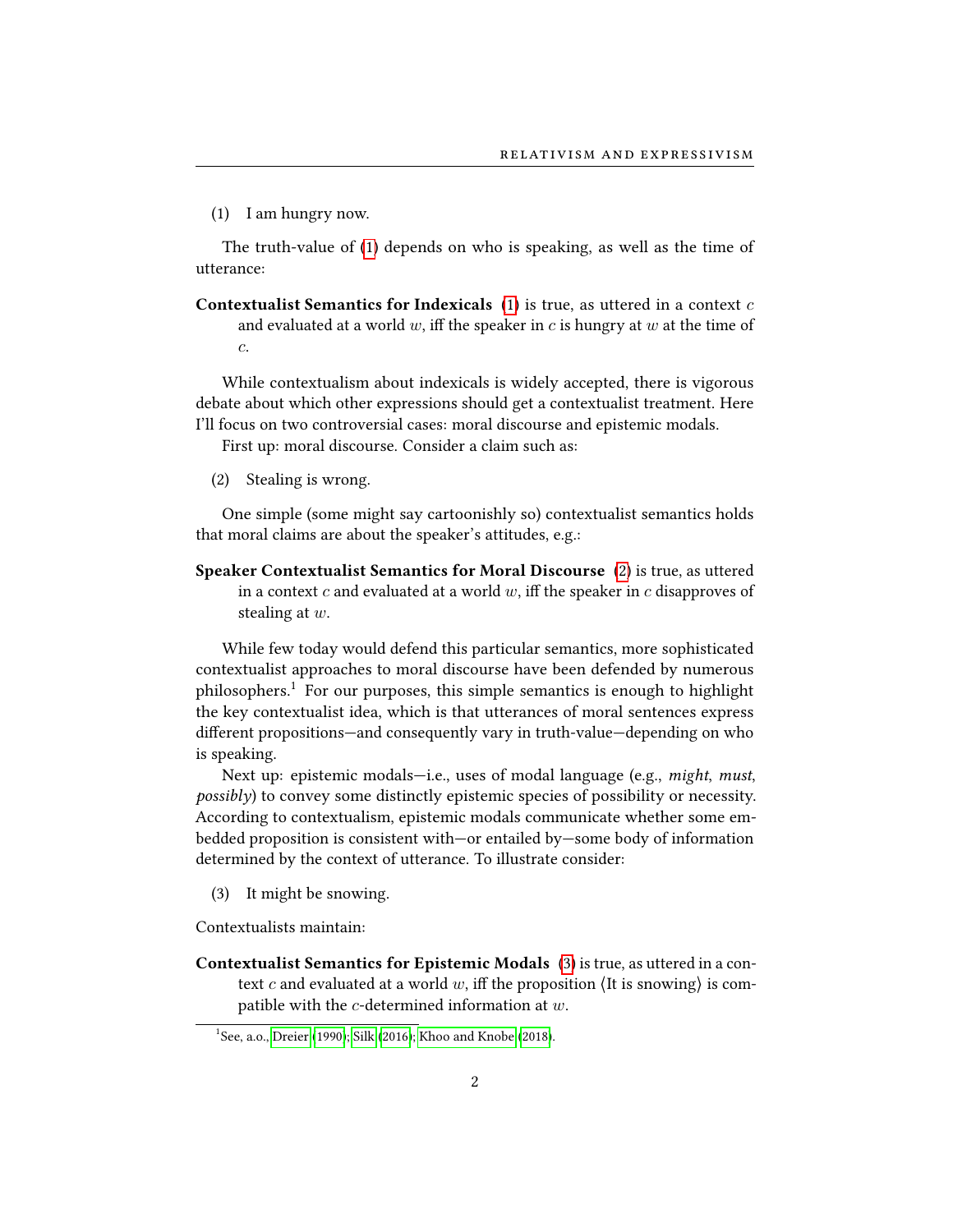In the simplest case, the c-determined information is just the speaker's. In other cases, it might be that of some speaker-inclusive group, or that of some contextually salient agent. $<sup>2</sup>$ </sup>

This just scratches the surface. Contextualist semantics have been proposed for a wide range of expressions, including gradable adjectives, conditionals, and knowledge ascriptions. Rather than discuss these applications in detail, I now turn to a common misgiving about contextualism—a misgiving that is often used to motivate a shift to relativism or expressivism.

#### 3 The Problem of Lost Disagreement

A common objection to contextualism is that it has trouble accounting for disagreements.<sup>3</sup> To introduce this concern, it is helpful to start once again with indexicals. Suppose Aliya utters  $(1)$  (I'm hungry now) on June 4, 2019. Suppose Bruno overhears her. It would be very odd for Bruno to disagree with her merely on the grounds that he (Bruno) isn't hungry.

Contextualism has a nice story about why there's no disagreement here. Ac-cording to contextualism, different utterances of [\(1\)](#page-1-0) express different propositions in different contexts of utterance. When Aliya utters [\(1\)](#page-1-0), she asserts the proposition, ⟨Aliya is hungry on June 4, 2019⟩. And Bruno does not disagree with this proposition.

But while this is a mark in favor of contextualism about indexicals, some have argued that it is a liability for contextualism about other domains. Suppose Aliya asserts [\(2\)](#page-1-1) (Stealing is wrong). Suppose Bruno does not disapprove of stealing. It would be natural for Bruno to disagree with Aliya's claim by saying something like:

- <span id="page-2-0"></span>(4) a. No [/that's not true],
	- b. stealing isn't wrong.

But why is this disagreement any more genuine than in the indexical case? After all, on the Speaker Contextualist Semantics, Aliya's utterance of [\(2\)](#page-1-1) expresses the proposition that she disapproves of stealing. But presumably Bruno does not disagree with this proposition. Following [MacFarlane](#page-14-2) [\(2014\)](#page-14-2), call this 'the problem of lost disagreement.'

<sup>&</sup>lt;sup>2</sup> Contextualism about epistemic modals is defended by [DeRose](#page-13-1) [\(1991\)](#page-13-1); [Dowell](#page-13-2) [\(2011\)](#page-13-2); [Mandelkern](#page-14-3) [\(forthcoming\)](#page-14-3), a.o. The canonical contextualist semantics for modals more generally comes from [Kratzer](#page-14-4) [\(1981\)](#page-14-4).

<sup>3</sup> See, e.g., [Lasersohn](#page-14-5) [\(2005\)](#page-14-5); [Stephenson](#page-14-6) [\(2007\)](#page-14-6); [Egan](#page-14-7) [\(2007\)](#page-14-7); [MacFarlane](#page-14-8) [\(2011,](#page-14-8) [2014\)](#page-14-2).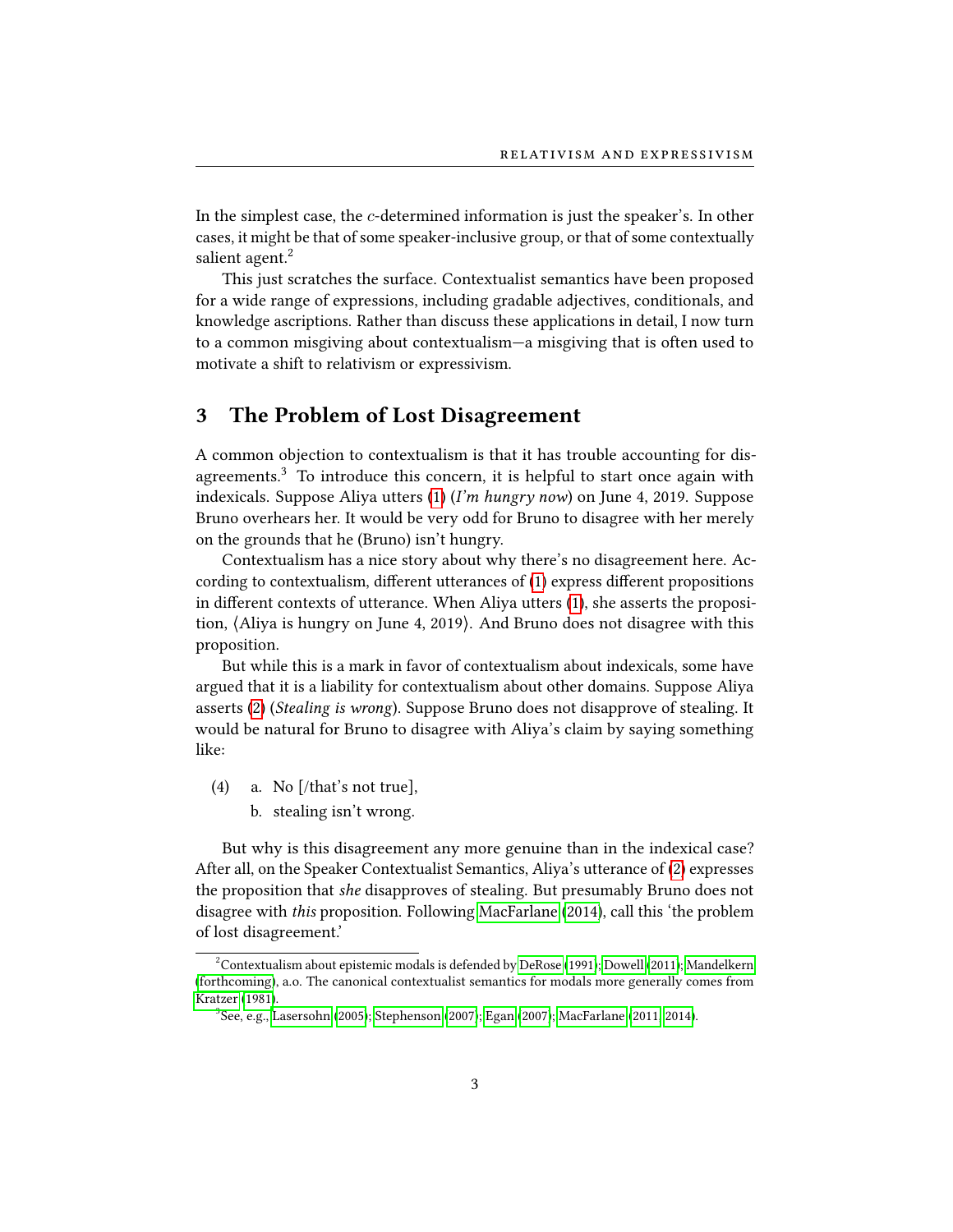This problem extends to other domains. Suppose that Aliya asserts [\(3\)](#page-1-2) (It might be snowing). And suppose Bruno overhears Aliya's remark, having just come in from the brilliant sunshine. It would be natural for Bruno to disagree with Aliya. In doing so, Bruno need not disagree with the proposition that Aliya's information leaves open the possibility of snow.

The argument from lost disagreement is controversial. Some object that it relies on naive assumptions about the disagreement data, or about how to set the  $\frac{1}{2}$  contextual parameters, or about the nature of disagreement.<sup>4</sup> For present purposes, I won't take a stand on the merits of this argument. What's important is that this argument has been used to motivate a shift to an alternative semantic framework, such as relativism or expressivism. Let's take relativism first.

#### 4 Relativism

According to relativism, some sentences are assessment-sensitive. Even when one fixes the context of utterance and the world of evaluation, one has not thereby fixed the truth-value of the sentence. Rather, there is room for further variation in truth-value depending on who is assessing the sentence for truth or falsity.<sup>5</sup>

To develop this thought, let an assessor be any agent who is evaluating an utterance for truth or falsity. Let a context of assessment be any situation where an assessor is making some such evaluation. For many purposes, it is convenient to model a context of assessment as a centered world: an ordered pair of a world  $w$  and an assessor  $a$ . Then we can give our Speaker Contextualist Semantics for Moral Expressions a relativist twist:

Relativist Semantics for Moral Expressions [\(2\)](#page-1-1) is true, as uttered in a context c and evaluated at a context of assessment  $\langle w, a \rangle$ , iff a disapproves of stealing at  $w^6$ 

Let's see how this applies to our moral dispute. According to relativism, when Aliya utters [\(2\)](#page-1-1), the content of her utterance is a centered proposition: a set of centered worlds. What is distinctive about this sort of content is that it can be true for one person and false for another. It is true for her, since she disapproves of stealing. But it is false for Bruno, since he does not disapprove of stealing. And this, relativists claim, is why they disagree. (More on this in §8.)

 $4$ For arguments that contextualists can make sense of the relevant disagreement data, see, a.o., [Dowell](#page-13-2) [\(2011\)](#page-13-2); [Plunkett and Sundell](#page-14-9) [\(2013\)](#page-14-9).

 ${}^{5}$ For a wide-ranging overview and defense of relativism, see [MacFarlane](#page-14-2) [\(2014\)](#page-14-2). <sup>6</sup>Cf. [Egan](#page-14-10) [\(2012\)](#page-14-10).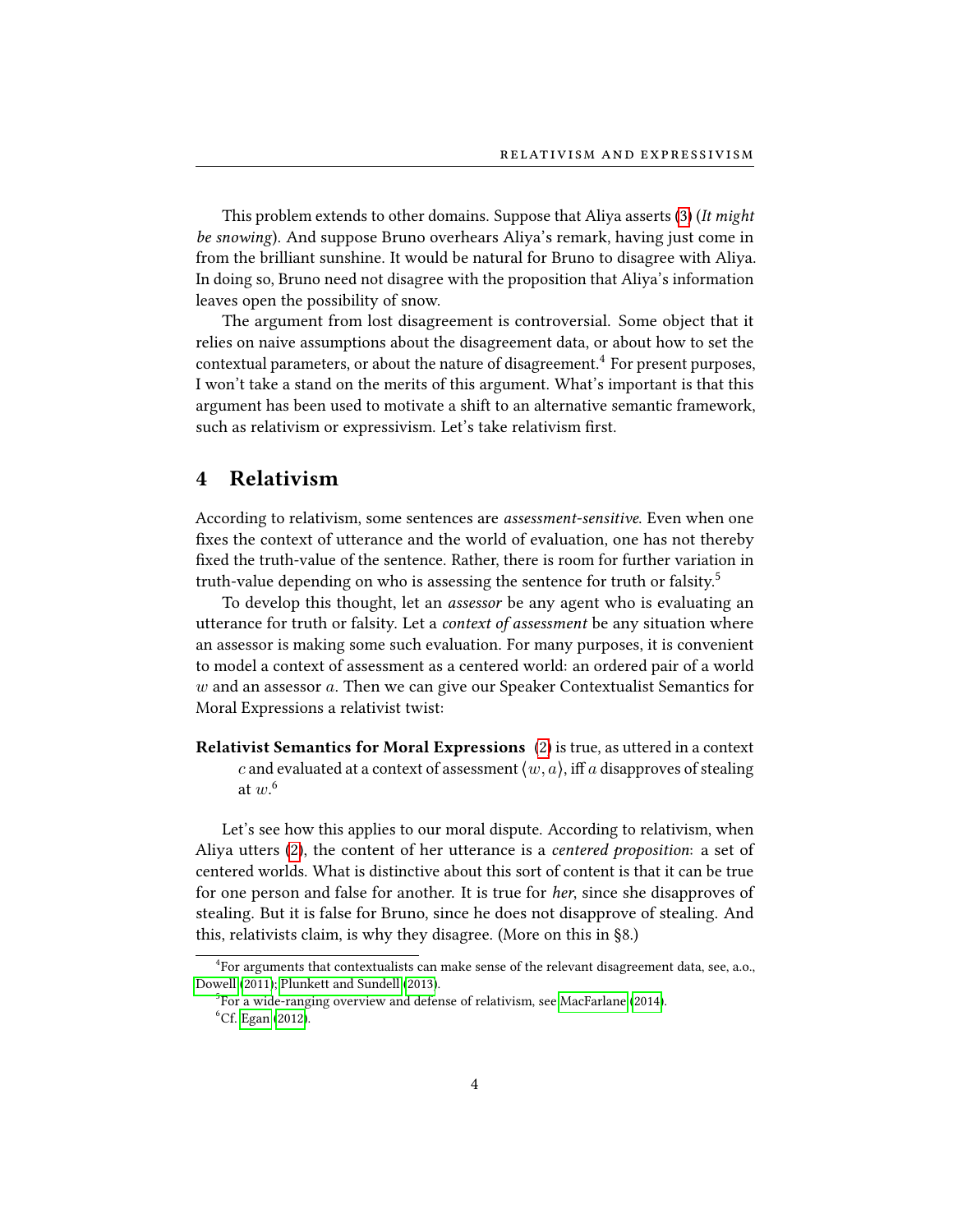A similar diagnosis applies to modal disputes. Relativists agree with contextualists that the truth conditions of modal utterances depend on some body of information. However, relativists claim this information is determined by the context of assessment rather than the context of utterance:

Relativist Semantics for Epistemic Modals [\(3\)](#page-1-2) is true, as uttered in a context of utterance c and evaluated at a context of assessment  $(w, a)$ , iff the proposition  $\langle$ It is snowing $\rangle$  is compatible with the  $\langle w, a \rangle$ -determined information at  $w^2$ 

On this view, when Aliya asserts [\(3\)](#page-1-2), she asserts a proposition that is true for her (since her information leaves open the possibility of snow), but false for Bruno (since his information does not). Hence they disagree.

#### 5 Expressivism

Another response to the problem of lost disagreement is to go expressivist. According to expressivists about some sentence  $\phi$ , the conventional function of uttering  $\phi$  is to express some mental state m of the speaker. This is typically paired with the idea that the meaning of  $\phi$  just is m; or, at the very least, that the semantics and pragmatics of  $\phi$  cannot be understood without reference to  $m^8$ 

To flesh this out, start with moral discourse. On a simple expressivist analysis, the meaning of [\(2\)](#page-1-1) is some mental attitude towards stealing. What sort of attitude? Historically, expressivism has gone hand-in-hand with noncognitivism. According to noncognitivism, moral beliefs do not aim to represent the world in the same way that ordinary descriptive beliefs do. Rather, moral beliefs are conative attitudes: desires, preferences, plans, states of approval/disapproval, etc. Thus a simple expressivist analysis of [\(2\)](#page-1-1) might go like this:

Simple Expressivist Analysis of Moral Discourse The meaning of [\(2\)](#page-1-1) is the mental state: DISAPPROVAL OF STEALING.

How does expressivism help with the problem of lost disagreement? Typically, expressivists adopt a 'mind-first' picture of disagreement: disagreements between speakers are explained in terms of disagreements between the mental states that these speakers express.

<sup>&</sup>lt;sup>7</sup>Relativist semantics for epistemic modals are defended in [Egan et al.](#page-14-11) [\(2005\)](#page-14-11): [Egan](#page-14-7) [\(2007\)](#page-14-7): [Stephenson](#page-14-6) [\(2007\)](#page-14-6); [MacFarlane](#page-14-8) [\(2011,](#page-14-8) [2014\)](#page-14-2); [Beddor and Egan](#page-13-3) [\(2018\)](#page-13-3).

 $^8$ Expressivism traces its roots back to the emotivism of [Ayer](#page-13-4) [\(1936\)](#page-13-4). Influential developments include [Stevenson](#page-14-12) [\(1944\)](#page-14-12); [Blackburn](#page-13-5) [\(1993,](#page-13-5) [1998\)](#page-13-6); [Gibbard](#page-14-13) [\(1990,](#page-14-13) [2003\)](#page-14-14); [Schroeder](#page-14-15) [\(2008a\)](#page-14-15).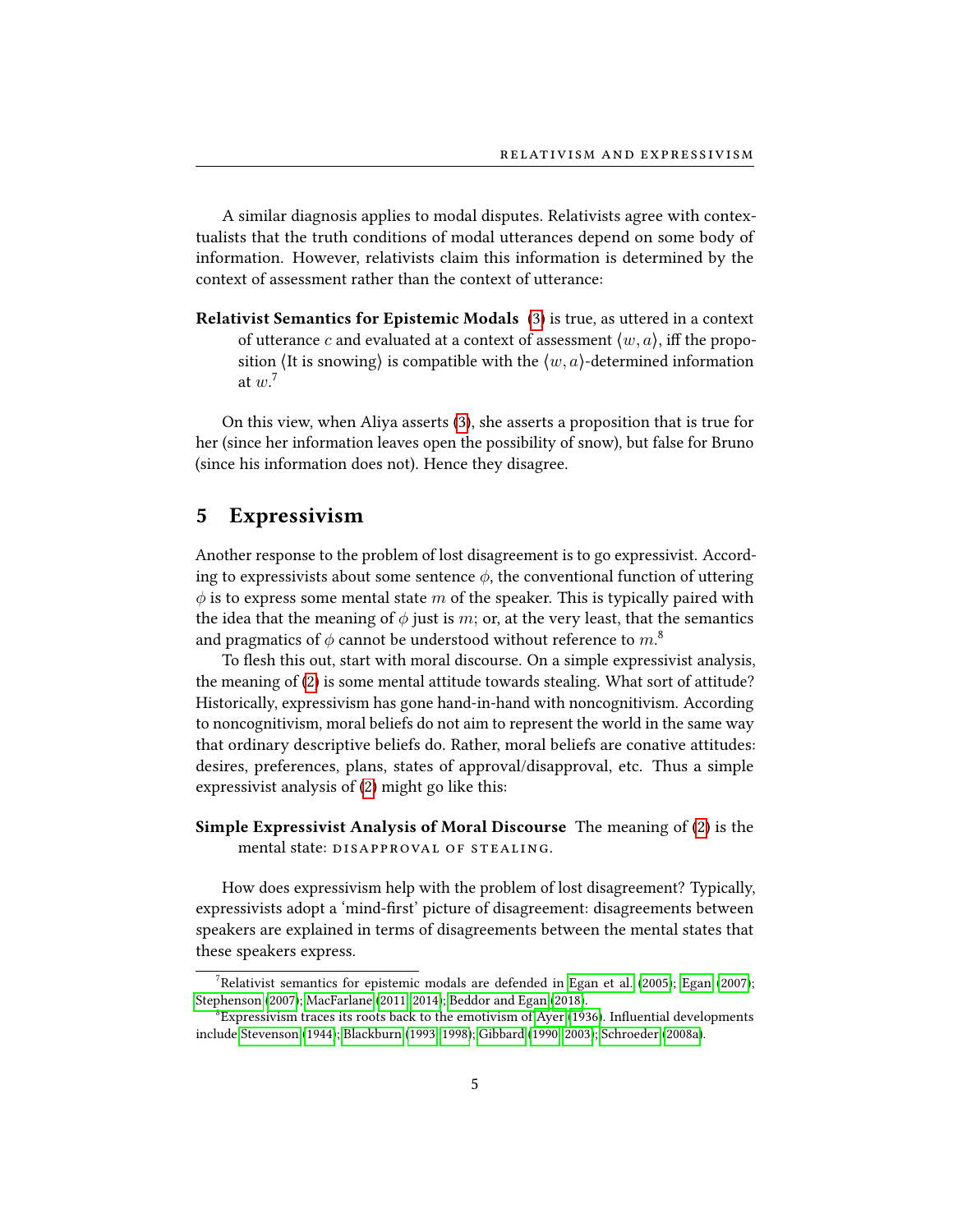The idea that mental states can stand in disagreement relations is clearest when it comes to factual beliefs. If Aliya believes that Singapore is to the south of Kuala Lumpur, whereas Bruno believes that Singapore is to the north of KL, then their beliefs disagree. More controversially, expressivists claim that there are 'disagreements in attitude': disagreements between desire-like attitudes. As Stevenson puts it:

Suppose that two people have decided to dine together. One suggests a restaurant where there is music; another expresses his disinclination to hear music and suggests some other restaurant. ... The disagreement springs more from divergent preferences than from divergent beliefs, and will end when they both wish to go to the same place...[\(1944:](#page-14-12) 3)

Applied to our moral dispute: when Aliya utters [\(2\)](#page-1-1) she expresses disapproval of stealing. Bruno holds a different conative attitude towards stealing: he tolerates it. This mental state disagrees with Aliya's disapproval.

Not all moral expressivists equate meanings with mental states. [Gibbard](#page-14-14) [\(2003\)](#page-14-14) takes the meaning of a moral claim to be a formal object that represents the content of a conative attitude (more precisely: the content of some combination of representational and conative attitudes). On Gibbard's view, moral claims express plans to adopt reactive attitudes, such as blame and outrage. But the content of [\(2\)](#page-1-1) is not itself a plan, but rather a set of world, hyperplan pairs. (Here a 'hyperplan' is a formal device representing the content of a special sort of plan. It's a plan that, for any possible situation and any possible course of action, takes a stand on whether to pursue that course of action in that situation.) This gives us:

**Gibbardian Semantics for Moral Discourse** The meaning of  $(2)$  is a set of world, hyperplan pairs, e.g.:

 $\{(w, h) \mid h$  specifies a plan to blame those who steal at  $w\}$ .

The difference between the Simple Expressivist Semantics and Gibbardian Semantics will be important when it comes to evaluating whether expressivism is compatible with truth conditional semantics (§6).

What about epistemic modals? Expressivists about epistemic modals claim that when one utters a sentence such as  $(3)$ , one is expressing a *credal state*. Specifically, [\(3\)](#page-1-2) expresses a credal state that leaves open the possibility that it is snowing.

The most thorough semantic implementation of expressivism about epistemic modals is due to [Yalcin](#page-15-0) [\(2007\)](#page-15-0). Yalcin's semantics closely parallels Gibbardian Semantics. Like Gibbard, Yalcin adopts a modest extension of a possible worlds semantics. Rather than taking the contents of sentences to be sets of world,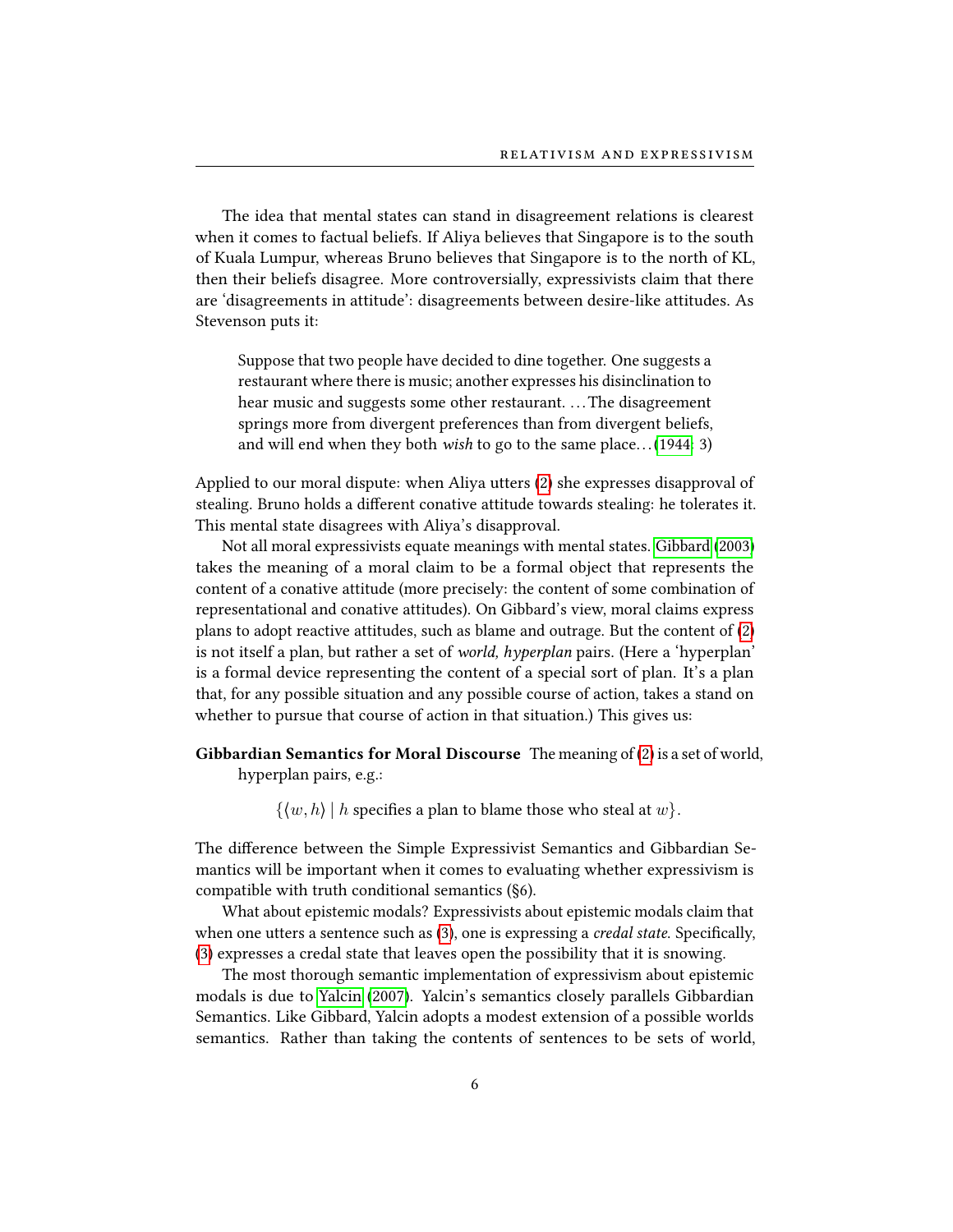hyperplan pairs, Yalcin takes them to be sets of world, information state pairs. An information state s is a formal representation of a credal state. Simplifying slightly, it is a set of worlds representing live doxastic possibilities. This yields:

Credal Expressivist Semantics for Epistemic Modals The meaning of [\(3\)](#page-1-2) is a set of world, information state pairs, specifically:

 $\{(w, s) \mid s \text{ includes at least one possible world where it is snowing}\}.$ 

On this view, the semantic content of [\(3\)](#page-1-2) is not itself a credal state. But it can be thought of as representing a property of a credal state: roughly, the property of assigning some positive credence to worlds where it is snowing.<sup>9</sup>

We have now laid out some of the key ideas behind relativism and expressivism. How should we decide between these two semantic frameworks? In what follows, I consider three potential choice points.

# 6 Truth Conditional Semantics and the Frege Geach Problem

According to semantic orthodoxy, the meaning of a sentence is its truth conditions. One advantage of this view is that it provides a constructive recipe for assigning meanings to logically complex sentences on the basis of the meanings of their parts. The truth conditions of  $\phi$  or  $\psi$ <sup>1</sup> are a function of the truth conditions of  $\phi$ , together with the truth conditions of  $\psi$ . So if meanings are truth conditions, we have a nice story about how the meaning of a disjunction is a function of the meanings of its disjuncts.

Relativism is perfectly consistent with truth conditional semantics. Of course, relativists think truth conditions sometimes depend on the context of assessment. But assessment-sensitive truth conditions are still truth conditions. As a result, relativists have no difficulty handling logically complex sentences, e.g.:

<span id="page-6-0"></span>(5) Stealing is wrong or stealing is harmless.

 $9$ This approach bears important affinities to dynamic semantics for modals, for example, update semantics [\(Veltman 1996\)](#page-14-16). According to a dynamic semantics, the meaning of a sentence is its context change potential: its ability to make a difference in the information of speakers and listeners. Epistemic modals function as 'tests' on the context (modeled as a set of worlds). In particular,  $\lceil$ Might  $\phi$ <sup>+</sup> tests to see whether the context contains at least one world where  $\phi$  holds. There is an interesting question as to whether update semantics should be classified as a type of expressivism.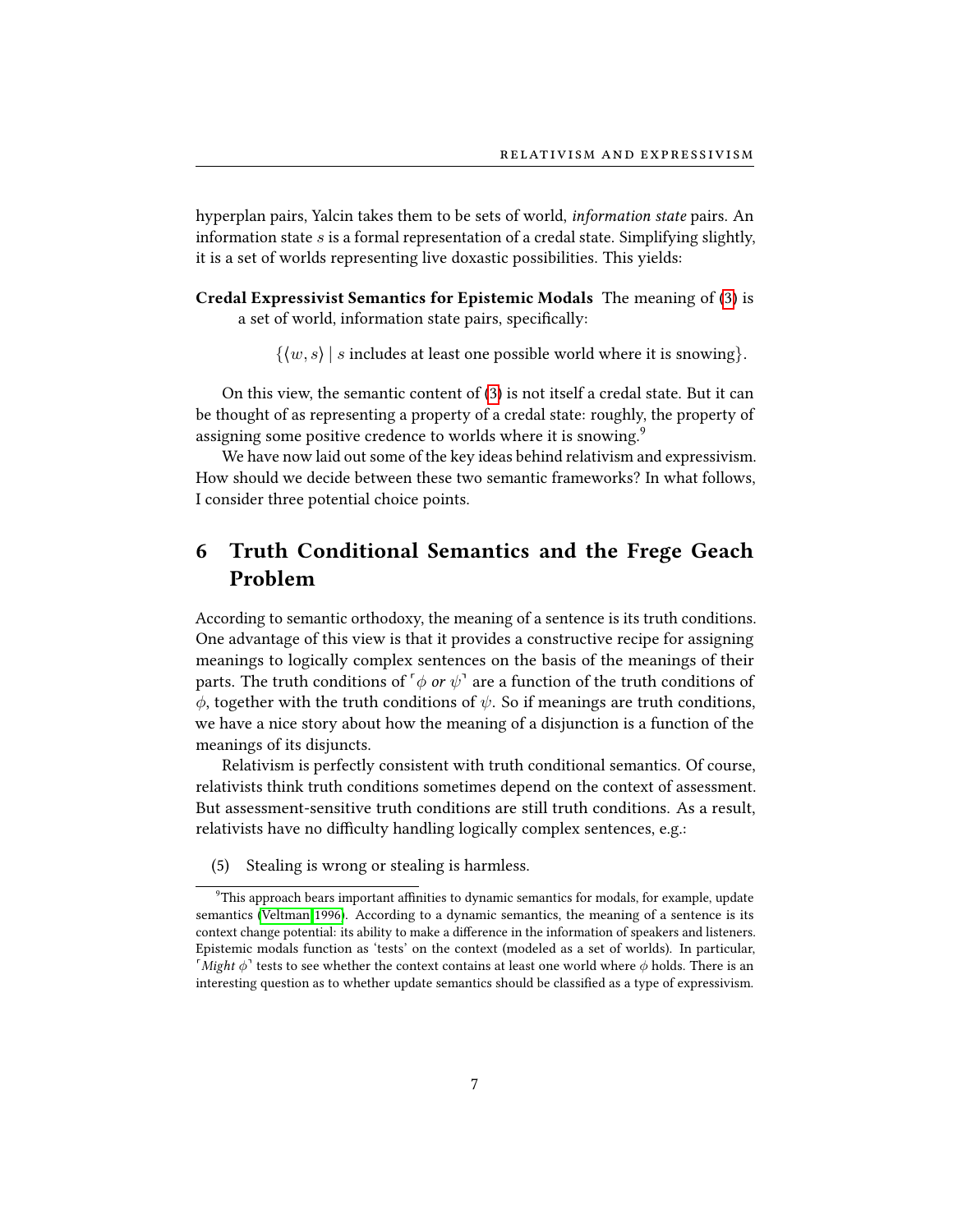By contrast, many have thought that expressivism is inconsistent with truth conditional semantics. To see why, recall that at least our Simple Expressivist Semantics identified meanings with mental states. Such a 'psychologistic' semantics is naturally construed as an alternative to truth conditional semantics.

If this is right, Simple Expressivism cannot use the standard truth conditional strategy for explaining the meanings of logically complex sentences in terms of the meanings of their parts. This is what gives rise to the notorious Frege-Geach Problem: the problem of providing a plausible and principled expressivist semantics for logically complex sentences such as  $(5)$ .<sup>10</sup> And this suggests a reason for preferring relativism to Simple Expressivism. Since relativism is consistent with truth conditional semantics, it avoids the Frege-Geach problem.

But before we place too much weight on this argument, we should bear in mind that there are other semantic implementations of expressivism. Recall Gibbardian Semantics, which identifies the meanings of moral sentences with sets of world, hyperplan pairs. As [Yalcin](#page-15-1) [\(2012\)](#page-15-1) observes, we can convert this into a truth conditional semantics. All that's needed is to take our circumstances of evaluation to be world, hyperplan pairs. This gives us:

**Gibbardian Truth Conditions** [\(2\)](#page-1-1) is true at some  $\langle w, h \rangle$  iff h includes a plan to blame those who steal at  $w$ .

Similarly, [Yalcin](#page-15-0) [\(2007\)](#page-15-0) formulates his semantics for epistemic modals in truth conditional terms, where truth is relativized to world, information state pairs.

Since our Gibbardian expressivist can assign truth conditions to moral sentences, they can use the standard truth conditional strategy for explaining the meanings of logically complex sentences. For example, they can say that [\(5\)](#page-6-0) is true at some  $\langle w, h \rangle$  iff either stealing is wrong is true at  $\langle w, h \rangle$  or stealing causes harm is true at  $\langle w, h \rangle$ .

From a formal perspective, Gibbardian truth conditions and relativism have much in common. Both define truth and falsity not just relative to worlds, but relative to ordered pairs of a world and something else. For Gibbard, this something else is a hyperplan. For the relativist, it's an assessor. It's natural to wonder: is this a difference without a difference? Are the two frameworks notational variants?

Let me close this section by mentioning one way of trying to locate a genuine difference. Even if both relativists and Gibbardian expressivists adopt similar formalisms, there may be important differences in how the formalism is interpreted. For Gibbard a set of world, hyperplan pairs represents the content of a 'planladen' state of mind: a combination of planning states and representational beliefs.

 $10$ <sup>10</sup>The *locus classicus* of the problem is [Geach](#page-14-17) [\(1965\)](#page-14-17). For an overview of work on the problem, see [Schroeder](#page-14-18) [\(2008b\)](#page-14-18).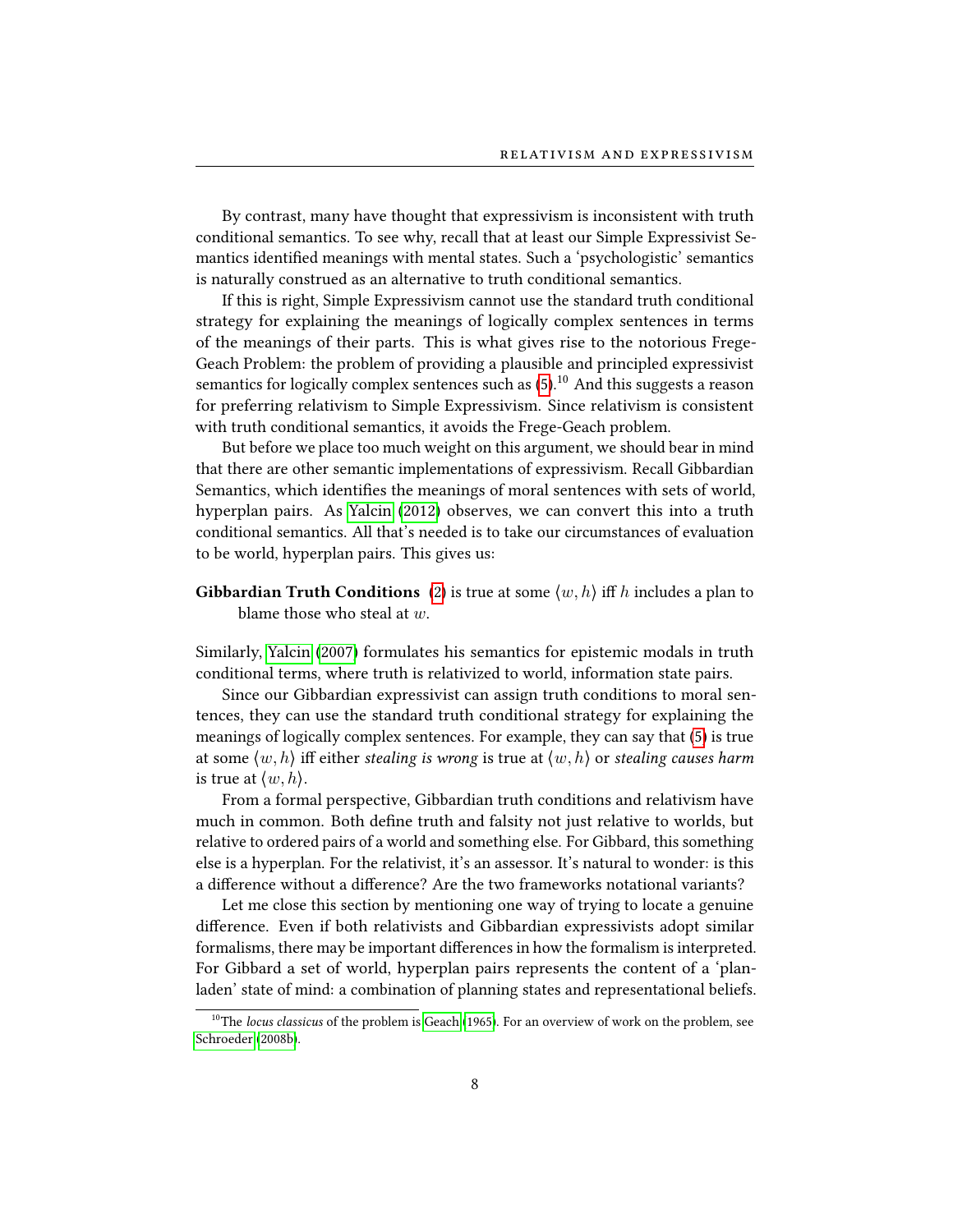Schroeder [\(2008a:](#page-14-15) 9, [2010:](#page-14-19) 131-133) questions whether the Gibbardian expressivist can provide a systematic story about which plan-laden states of mind map onto arbitrary sets of world, hyperplan pairs. An example: the content stealing is *wrong* is a set of  $w, h$  pairs that maps onto a planning state (a plan to blame thieves). The content of *stealing causes harm* is a set of  $w, h$  pairs that maps onto a representational belief (the belief that stealing causes harm). But what about the content of their disjunction? Gibbard has a recipe for associating this sentence with a set of  $w, h$  pairs. But, the objection runs, he hasn't told us how to make intuitive sense of the state of mind that corresponds to this set.

By contrast, it is less clear that relativists face this problem. First, relativists need not say that sentences express states of mind at all. Moreover, if they do say this, it would be natural for them to hold that all declarative sentences express representational mental states. When it comes to assessment-sensitive sentences, a natural option is to conceive of the relevant representational states as de se beliefs. This is particularly tempting for those relativists—such as [Egan](#page-14-7) [\(2007,](#page-14-7) [2012\)](#page-14-10) and [Stephenson](#page-14-6) [\(2007\)](#page-14-6)—who follow [Lewis](#page-14-20) [\(1979\)](#page-14-20) in modeling the contents of de se attitudes with centered propositions.

On this view, the state of mind expressed by [\(2\)](#page-1-1) might be the de se belief that one disapproves of stealing. And the state of mind expressed by [\(5\)](#page-6-0) might be the de se belief that either one disapproves of stealing or one inhabits a world where stealing is harmless. This would allow relativists to avoid the burden of making sense of disjunctions of representational mental states and conative attitudes.

This difference is related to the issue of how relativists and expressivists should understand beliefs on moral/modal matters, to which we now turn.

## 7 Belief and Communication

Consider the following belief reports:

- <span id="page-8-0"></span>(6) Aliya believes stealing is wrong.
- <span id="page-8-1"></span>(7) Aliya believes it might be snowing.

What sort of mental states do these reports ascribe to Aliya?

As standardly developed, relativism and expressivism yield different answers. Start with relativism. On the most straightforward way of developing relativism, [\(6\)](#page-8-0) and [\(7\)](#page-8-1) ascribe beliefs in centered propositions. As noted in §6, one natural option is to think of this as a sort of de se belief. On this interpretation,  $(6)$  says Aliya has a de se belief that she herself disapproves of stealing. And [\(7\)](#page-8-1) says she has a de se belief that her information is compatible with the possibility of snow.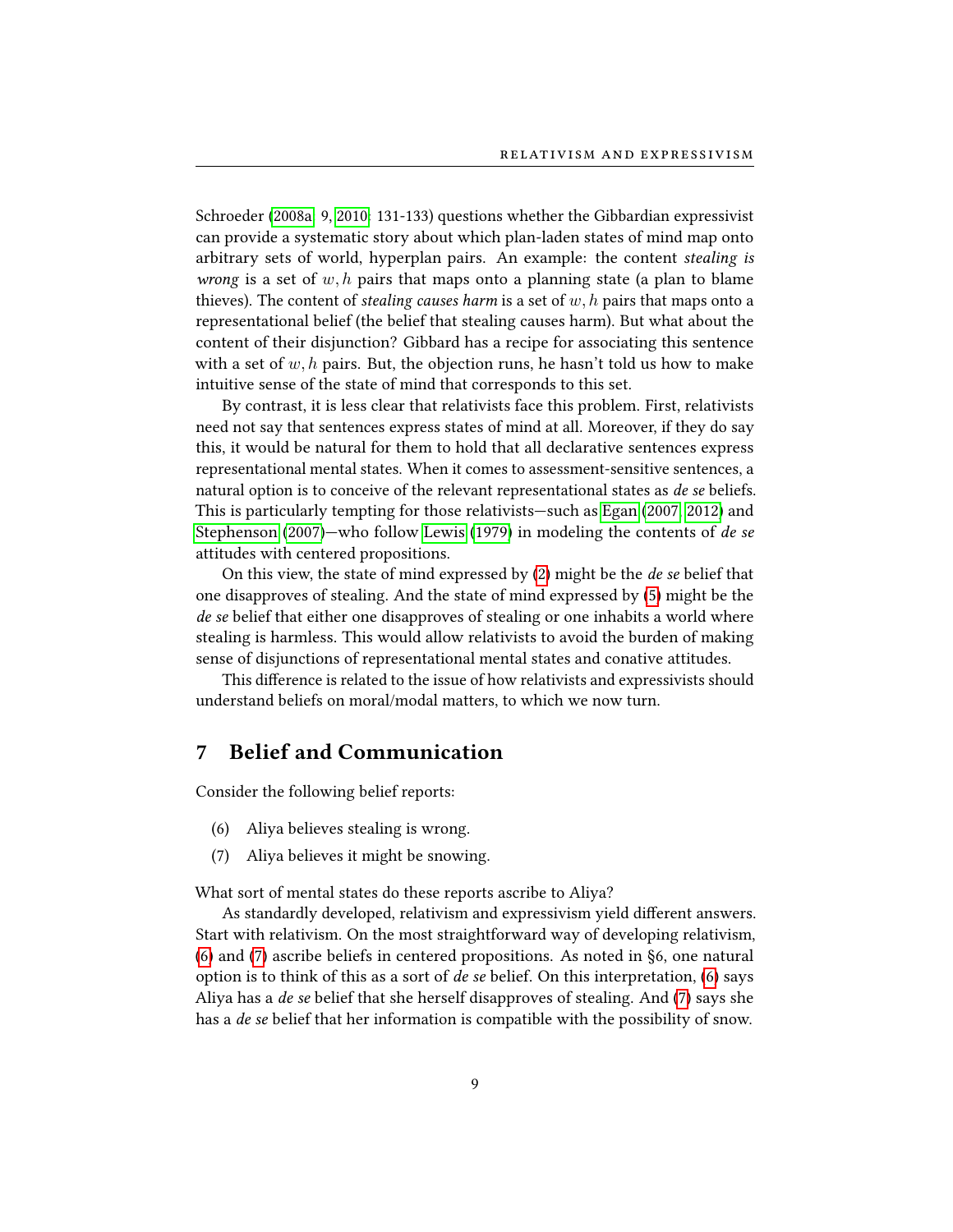Thus developed, relativism construes moral and modal beliefs as beliefs about one's own mental states (states of disapproval or states of information). In the terminology of [Yalcin](#page-15-2) [\(2011\)](#page-15-2), this makes moral and modal beliefs into second-order states.

By contrast, expressivists typically adopt a *first-order* conception of the relevant beliefs. According to moral expressivists, [\(6\)](#page-8-0) is true just in case Aliya disapproves of stealing (or plans to blame thieves, etc.). On this view, moral beliefs are not about conative attitudes. Rather, they are conative attitudes. Similarly, expressivists about epistemic modals maintain that [\(7\)](#page-8-1) is true just in case Aliya's belief state leaves open the possibility that it's snowing. To have a modal belief, on this view, is not to have a belief about one's information state. Rather, it's just to be in a certain information state.

These two pictures of belief are naturally paired with two different pictures of communication. Suppose we follow [Stalnaker](#page-14-21) [\(1978\)](#page-14-21) in holding that the goal of making an assertion is to get one's interlocutors to believe its content. Then the relativist says that the goal of asserting some moral or modal claim is to get your audience to share your second-order, de se belief. For example, the goal of asserting  $(2)$  is to get your listener to believe that they disapprove of stealing. By contrast, the expressivist says that the goal of asserting some moral or modal claim is to get your interlocutors to share your first-order mental state.

Which of these conceptions of belief-first-order or second-order-is more plausible? Different considerations pull in different directions. We've already noted  $(S6)$  that the first-order conception of moral belief faces the question of how to make sense of combinations of representational and conative attitudes, whereas the second-order conception avoids this issue. Another challenge facing first-order theorists is to make sense of degrees of belief on moral/modal matters. What is it, to have, say, .7 credence that stealing is wrong, if moral belief is just a conative state? By contrast, the second-order theorist has a comparatively easy time here: just plug in your preferred theory of de se credences and you'll get a theory of moral/modal credences.

At the same time, other considerations motivate the first-order conception. Suppose the psychological tests are in: turns out you disapprove of stealing. Does this fact provide a reason for you to believe that stealing is wrong? The second-order approach says 'Yes.' But this seems counterintuitive. The first-order conception fares better here: while the test results show you do disapprove of stealing, they do not show you should disapprove of it.<sup>11</sup>

Another argument in favor of the first-order conception comes from moti-

 $11$ For similar arguments in favor of a first-order conception of modal belief, see [Yalcin](#page-15-2) [\(2011\)](#page-15-2); [Moss](#page-14-22) [\(2013\)](#page-14-22).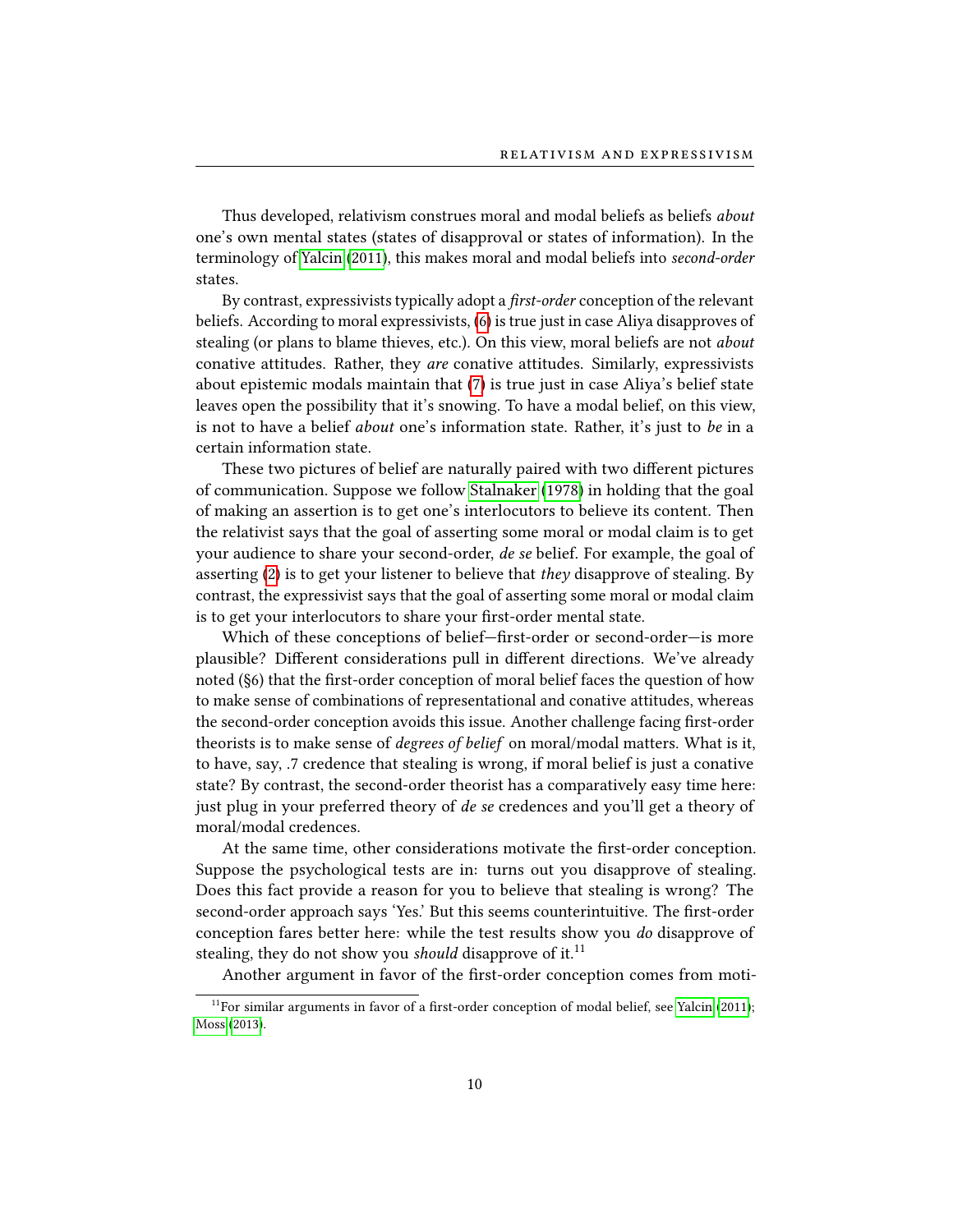vational internalism: the idea that moral beliefs directly motivate actions in a manner similar to desires. If moral beliefs are conative attitudes, then we have a simple explanation for how moral beliefs exert their motivational magnetism.<sup>12</sup> By contrast, it's less clear whether the second-order conception explains this. To see why, suppose that [\(6\)](#page-8-0) is true. According to the second-order conception, this means Aliya believes that she disapproves of stealing. But presumably she could be mistaken about this. If she is mistaken, why should we expect her to be motivated to avoid stealing? Of course, motivational internalism is controversial. But those sympathetic to it may regard it as counting in favor of the first-order conception.

This suggests one important avenue for future research: compare the difficulties facing the first-order conception with those afflicting the second-order conception, and see which batch of problems proves more tractable.

But would settling this issue completely settle the relativism/expressivism debate? Here we should proceed with care. While relativists often embrace a second-order conception of moral/modal belief, it's not clear that this is forced; we might be able to develop a version of relativism that delivers a first-order conception. Here's a sketch of how this might go. One way to compositionally implement our relativist semantics for wrong is to use a contextual parameter supplying a function from contexts of assessment to the actions the assessor holds in disapproval.<sup>13</sup> We could then propose that the attitude verb *believes* shifts this parameter to a function from contexts of assessment to whatever actions the believer holds in disapproval. This would predict that [\(6\)](#page-8-0) is true, as uttered in a context of utterance c and evaluated at a context of assessment  $(w, a)$ , iff Aliya disapproves of stealing at  $w$ .<sup>14</sup> For a structurally similar modification to the semantics of *believes* designed to predict that [\(7\)](#page-8-1) ascribes a first-order state, see [Ninan](#page-14-23) [\(2018\)](#page-14-23).

Taking stock: there are significant differences between the standard relativist account of moral/modal belief and the standard expressivist account. However, it would be hasty to conclude that this reveals an essential difference between the two frameworks. By combining relativism with a non-standard semantics for belief reports, relativists may be able go a long way towards closing the gap

 $\llbracket S \text{ believes } \phi \rrbracket^{c,g,(w,a)} = 1 \text{ iff } \forall \langle w',x \rangle \in dox(S,w) : \llbracket \phi \rrbracket^{c,g^w_S,(w',x)} = 1.$ 

 $^{12}$ See e.g., [Blackburn](#page-13-6) [\(1998\)](#page-13-6); [Gibbard](#page-14-14) [\(2003\)](#page-14-14): chp.7.

<sup>&</sup>lt;sup>13</sup>A bit more precisely: let g be a function from a centered world to the set of things the center holds in disapproval at the world. Then our relativist lexical entry for wrong might go like this:

<sup>[</sup>is wrong]<sup>c,g, $\langle w, a \rangle = \lambda x.x \in g(w, a)$ .</sup><br><sup>14</sup> A toy implementation: let  $a^w$  be a qu

<sup>&</sup>lt;sup>14</sup>A toy implementation: let  $g_S^w$  be a constant function from centered worlds to the set of things that S holds in disapproval at w. And let  $dox$  be a function from a centered world  $\langle w, a \rangle$  to the set of centered worlds compatible with what  $a$  believes at  $w$ . Then our semantics for *believes* might go like this: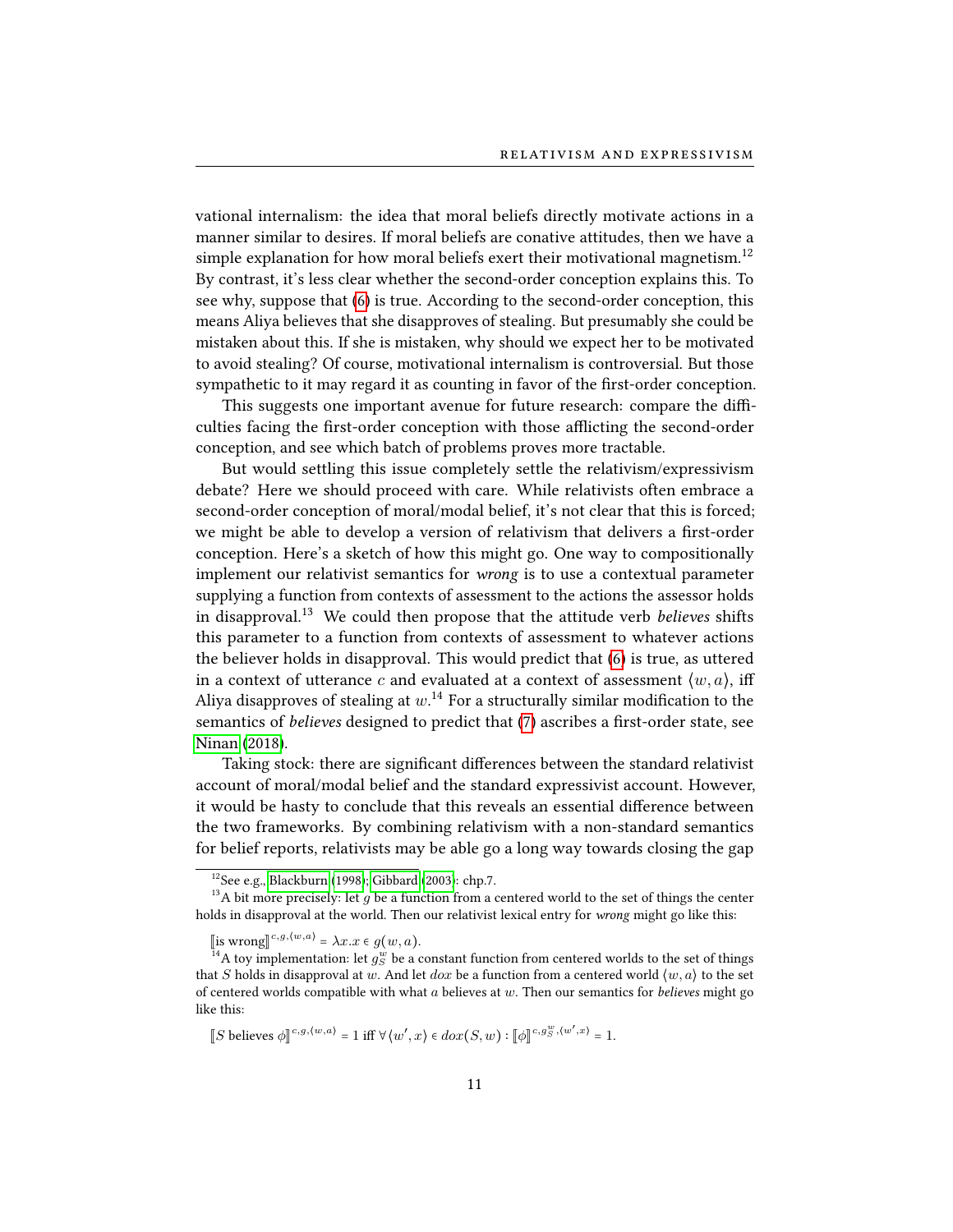between the two views.

### 8 Explaining Disagreement

A further choice point between relativism and expressivism concerns their accounts of disagreement. As we saw in §5, expressivists usually explain disagreements about some domain in terms of disagreements in the mental states expressed. When it comes to moral disputes, this will be a disagreement in conative attitudes. Call this the 'disagreement in attitude strategy.'

Relativists typically take a different approach. On a relativist semantics, the content of Aliya's utterance of [\(2\)](#page-1-1) is inconsistent with the content of Bruno's utterance of [\(4b\)](#page-2-0) (*Stealing isn't wrong*). They are inconsistent in the sense that there is no context of assessment where both are true. (Likewise, mutatis mutandis, in the modal case.) A natural thought is that we can leverage this fact to explain why their assertions constitute a disagreement. Call this the 'discursive disagreement strategy':

**Discursive Disagreement** Two assertions disagree with one another iff they have inconsistent contents.<sup>15</sup>

Which strategy for explaining disagreement should we prefer? Unfortunately, both face difficulties. Start with the disagreement in attitude strategy. Proponents of this strategy face the question: how should we understand disagreement in attitude? Without some account, there is a worry that the expressivists are simply helping themselves to a phenomenon that they should be in the business of explaining.

One option is to explain disagreement in attitude in terms of what [MacFarlane](#page-14-2) [\(2014\)](#page-14-2) calls 'noncotenability': two attitudes disagree iff it's not possible to hold both at the same time. One worry for this account is that it risks overpredicting disagreements among de se desires. Suppose Aliya wants the last slice of cake. Suppose Bruno desires not to receive the last slice. If we adopt Lewis' view of the de se, the content of Aliya's desire is the centered proposition:  $\{w, x\}$ x gets the last slice at  $w$ . (Or, to put it another way, what she desires is to have the property: getting the last slice.) And the content of Bruno's desire is the centered proposition:  $\{\langle w, x \rangle \mid x \text{ does not get the last slice at } w \}$ . (Equivalently, what he desires is to have the property: *not getting the last slice*.) Given this way of thinking

<sup>&</sup>lt;sup>15</sup>See [Egan](#page-14-7) [\(2007,](#page-14-7) [2012\)](#page-14-10); [Stephenson](#page-14-6) [\(2007\)](#page-14-6). Note that Discursive Disagreement is also available to certain expressivists. For example, while Gibbard himself pursues the disagreement in attitude strategy, Gibbardian Semantics agrees with the relativist that [\(2\)](#page-1-1) and [\(4b\)](#page-2-0) have inconsistent contents: there is no  $\langle w, h \rangle$  where both are true.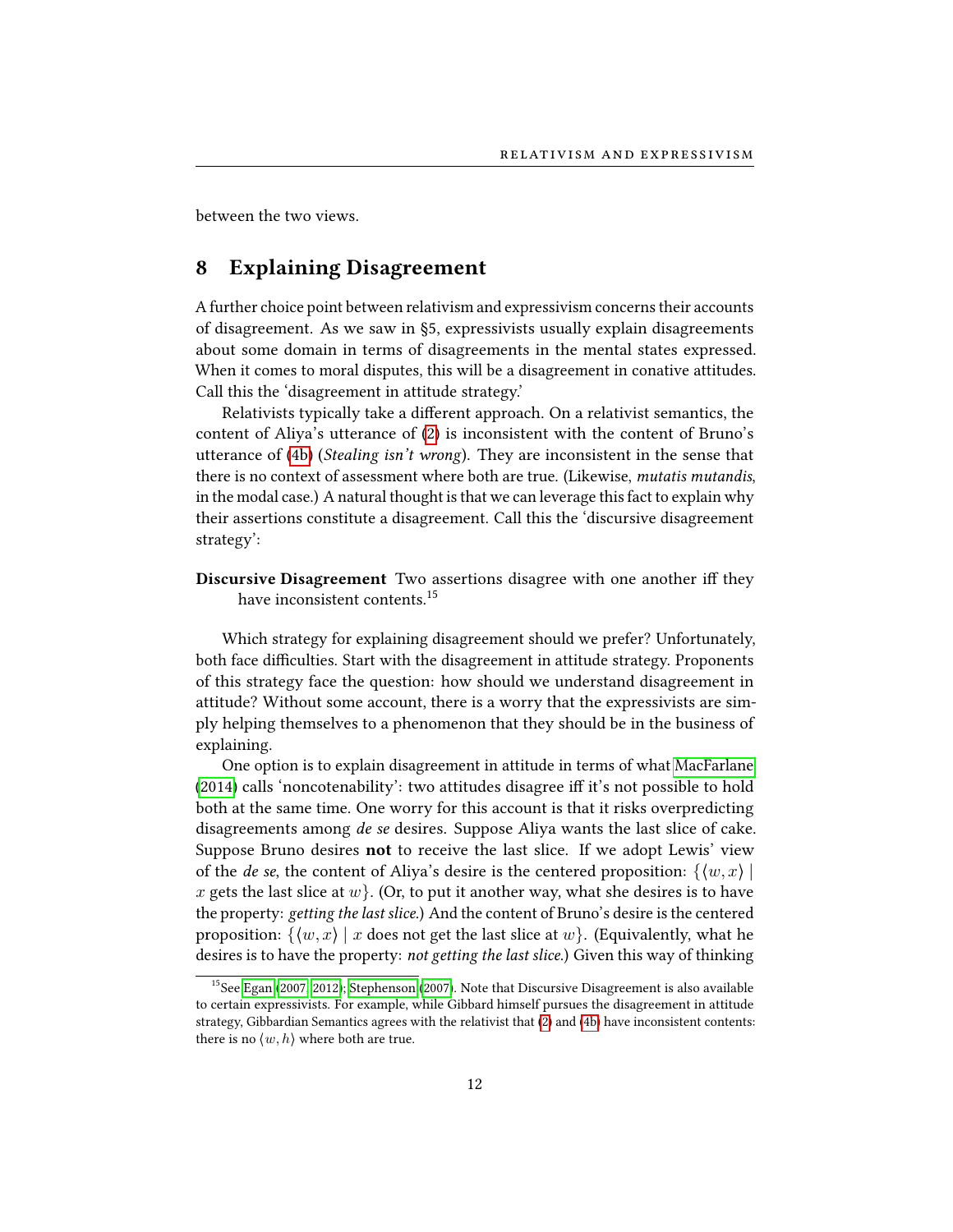about de se desires, their desires are noncotenable. But, intuitively, there's no disagreement here.

While Aliya and Bruno's cake-related desires are not cotenable, they are still jointly satisable: there's a way for both Aliya and Bruno to get what they want. Perhaps then, we could say that two attitudes disagree iff they cannot be jointly satisfied. This is a more promising approach, but it still raises a number of questions. First, what are the satisfaction conditions of the conative attitudes that constitute moral judgment? Second, does this story generalize to handle disagreements involving epistemic modals? (Do credences even have satisfaction conditions?) If not, there is a worry that the disagreement in attitude strategy does not encompass the full range of disagreement data.

Turn next to the discursive disagreement strategy. This strategy also faces its share of challenges. For example, it faces a challenge accounting for what [Beddor](#page-13-7) [\(forthcoming\)](#page-13-7) calls 'speechless disagreements': cases where two parties disagree on some matter even though they never converse about it. (For example, Aliya believes stealing is wrong, Bruno believes it isn't, but they never talk about the matter.)

To account for such cases, it seems that relativists, much like expressivists, need to make sense of disagreements in mental states. Indeed, relativists might explore analogues of the expressivist accounts of disagreement in attitude. For example, they might propose that two beliefs disagree with one another provided they are noncotenable. However, this proposal will run into an analogous worry: it overgenerates disagreements in ordinary de se beliefs (e.g., Aliya believes she is hungry, and Bruno believes he isn't).

Alternatively, relativists might suggest that two beliefs disagree iff they cannot be jointly accurate, where a belief is 'accurate' just in case it is true relative to the believer's context of assessment (cf. [MacFarlane 2014\)](#page-14-2). But then they face the worry of securing enough disagreement. Assume that relativists stick with the picture of moral belief as a second-order, *de se* belief  $(\S7)$ . Then Aliya's belief that stealing is wrong is accurate just in case she disapproves of stealing. And Bruno's belief that stealing isn't wrong is accurate just in case he doesn't disapprove of stealing. Since these beliefs can be jointly accurate, the proposal under discussion predicts that they do not disagree after all. It thus proves challenging for the relativist to avoid either overgenerating or undergenerating speechless disagreements.<sup>16</sup>

In summary, both expressivists and relativists face a number of difficulties when it comes to explaining disagreement. This should be troubling, given that disagreement data was one of the main motivations for abandoning contextualism

 $16$ See [Dreier](#page-14-24) [\(2009\)](#page-14-24) for development of these concerns. For a proposed solution, see [Beddor](#page-13-7) [\(forthcoming\)](#page-13-7).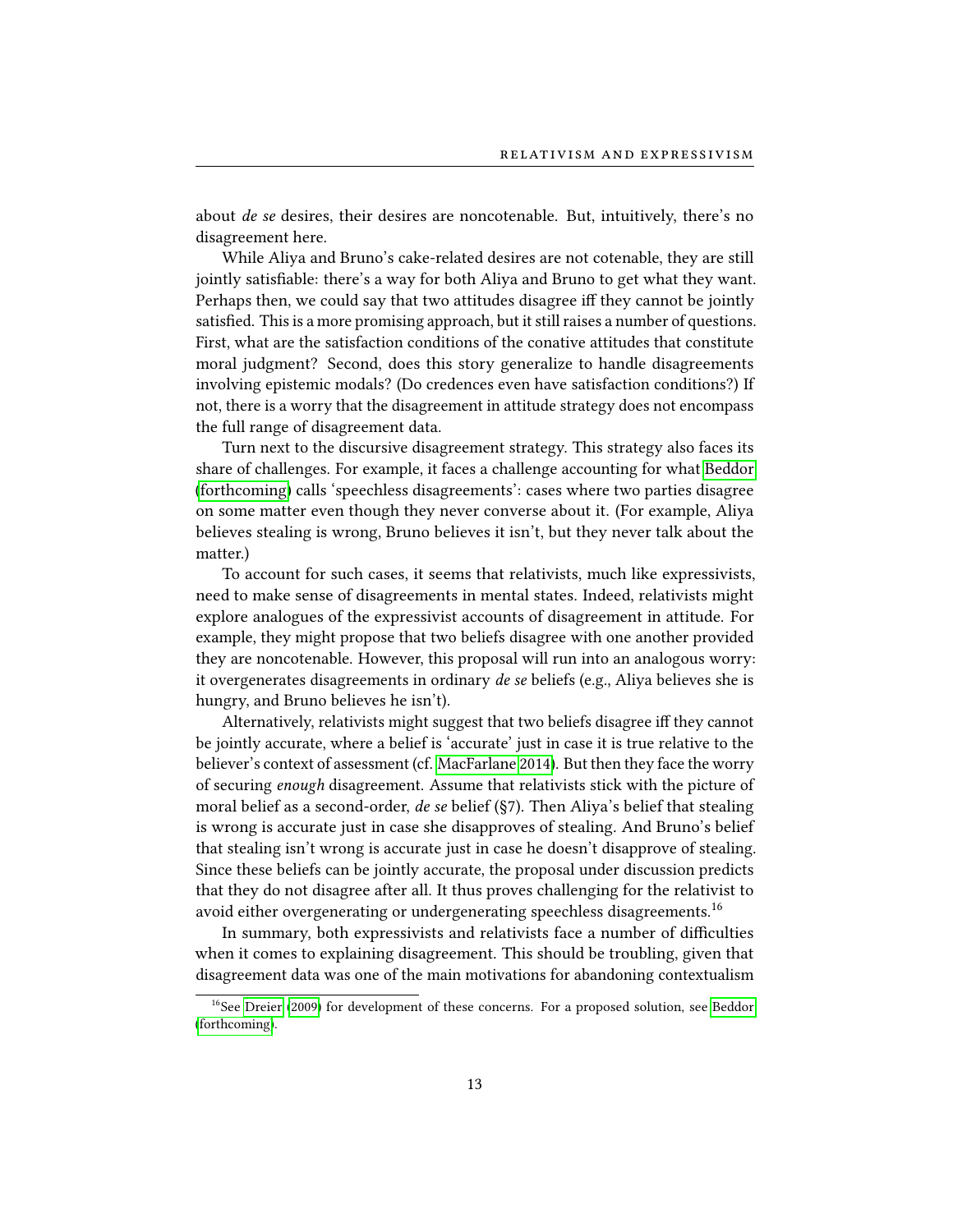in the first place! An important area for further research is to explore whether these difficulties can be solved, and—if so—whether the solution works equally well in a relativist or an expressivist setting.

# 9 Conclusion

In this chapter we've examined different ways of developing relativism and expressivism, and considered various choice points.<sup>17</sup> Along the way, we've found that while there are important differences between certain ways of developing relativism and certain ways of developing expressivism, it is much harder to identify points on which all expressivists and relativists disagree.

This suggests that in order to make progress, we should go one of two routes. First, we could try to develop a more rigorous characterization of both relativism and expressivism: we could lay down necessary and sufficient conditions for both. We could then try to prove an impossibility result of the form: 'No relativist view can satisfy all of the conditions for being an expressivist view.'

Alternatively, we could give up the assumption that there are important questions that distinguish all forms of relativism from all forms of expressivism. Rather than asking: 'What are the reasons for preferring relativism to expressivism, or vice versa?', we should instead ask, 'What are the reasons for preferring this particular version of relativism to this particular version of expressivism, or vice versa?'

### References

<span id="page-13-7"></span><span id="page-13-4"></span>A.J. Ayer. Language, Truth, and Logic. Dover, New York, 1936.

Bob Beddor. Subjective Disagreement. Noûs, forthcoming.

<span id="page-13-3"></span>Bob Beddor and Andy Egan. Might do Better: Flexible Relativism and the QUD. Semantics and Pragmatics, 11, 2018.

<span id="page-13-6"></span><span id="page-13-5"></span>Simon Blackburn. Essays in Quasi-Realism. Oxford University Press, Oxford, 1993. Simon Blackburn. Ruling Passions. Clarendon Press, Oxford, 1998.

<span id="page-13-1"></span>Keith DeRose. Epistemic Possibilities. Philosophical Review, 100:581–605, 1991.

<span id="page-13-2"></span>J.L. Dowell. A Flexible Contextualist Account of Epistemic Modals. Philosophers' Imprint, 11(14):1–25, 2011.

<span id="page-13-0"></span>Jamie Dreier. Internalism and Speaker Relativism. Ethics, 101(1):6–26, 1990.

 $17$ I have focused on general choice points that arise in both the moral and modal domains. Another strategy is to argue for expressivism or relativism about a particular domain using domain-specific empirical considerations. For example, [Yalcin](#page-15-0) [\(2007\)](#page-15-0) argues for expressivism about epistemic modals on the grounds that it explains the infelicity of embedded 'epistemic contradictions' (e.g., Suppose it's raining and it might not be). For a relativist discussion of epistemic contradictions, see MacFarlane [\(2014:](#page-14-2) chp.10.5).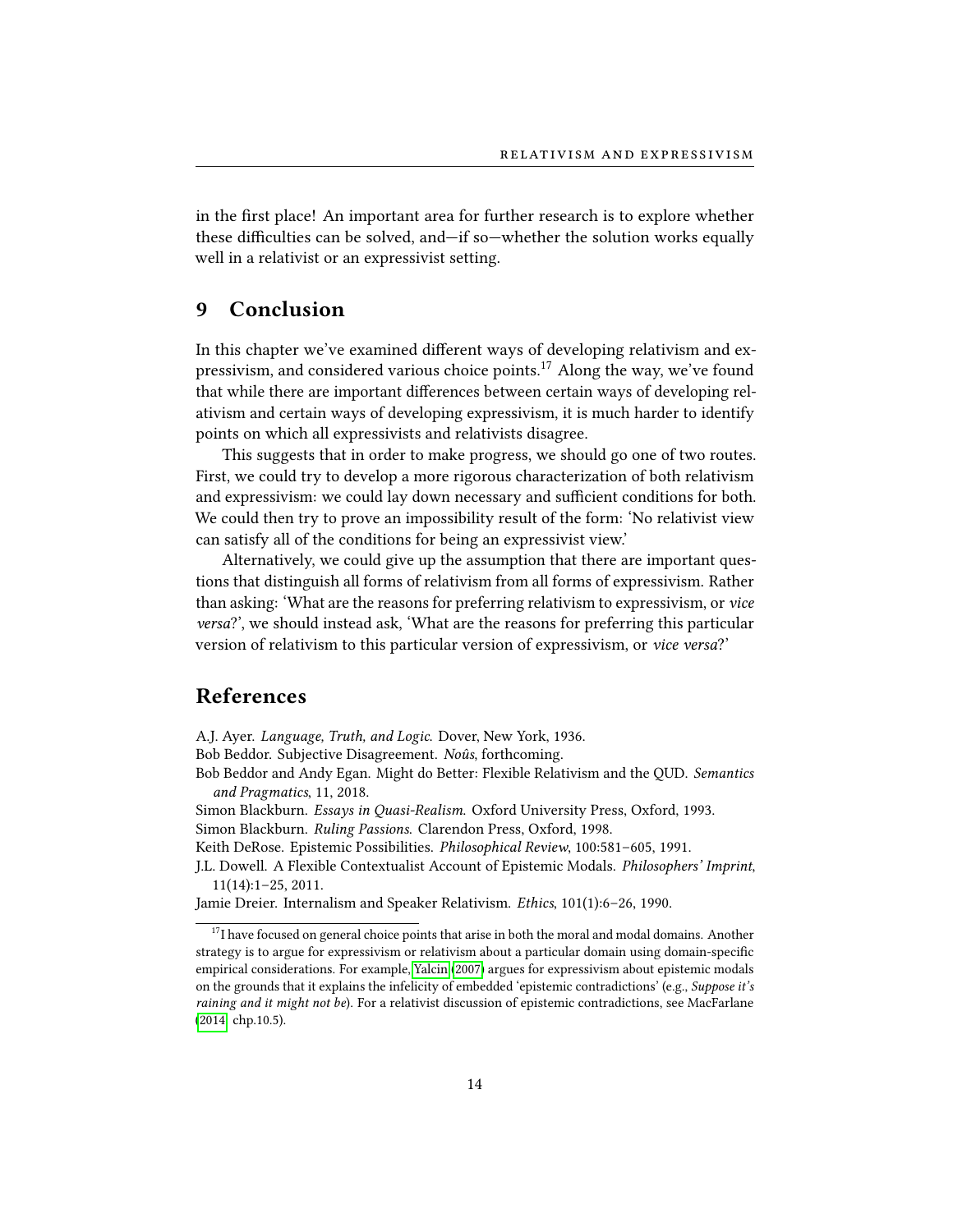- <span id="page-14-24"></span>Jamie Dreier. Relativism (and Expressivism) and the Problem of Disagreement. Philosophical Perspectives, 23(1):79–110, 2009.
- <span id="page-14-7"></span>Andy Egan. Epistemic Modals, Relativism, and Assertion. Philosophical Studies, 133(1): 1–22, 2007.
- <span id="page-14-10"></span>Andy Egan. Relativist Dispositional Theories of Value. Southern Journal of Philosophy, 50 (4):557–582, 2012.
- <span id="page-14-11"></span>Andy Egan, John Hawthorne, and Brian Weatherson. Epistemic Modals in Context. In Preyer and Peter, editors, Contextualism in Philosophy. Oxford University Press, Oxford, 2005.
- <span id="page-14-17"></span>Peter Geach. Assertion. Philosophical Review, 74:449–465, 1965.
- <span id="page-14-13"></span>Allan Gibbard. Wise Choices, Apt Feelings. Harvard University Press, Cambridge, MA, 1990.
- <span id="page-14-14"></span>Allan Gibbard. Thinking How to Live. Harvard University Press, Cambridge, MA, 2003.
- <span id="page-14-1"></span>Justin Khoo and Joshua Knobe. Moral Disagreement and Moral Semantics. Noûs, 52(1): 109–143, 2018.
- <span id="page-14-4"></span>Angelika Kratzer. The Notional Category of Modality. In Eikmeyer and Rieser, editors, Words, Worlds, and Contexts: New Approaches in Word Semantics. W. de Gruyter, Berlin, 1981.
- <span id="page-14-5"></span>Peter Lasersohn. Context Dependence, Disagreement, and Predicates of Personal Taste. Linguistics and Philosophy, 28:643–686, 2005.
- <span id="page-14-20"></span>David Lewis. Attitudes De Dicto and De Se. Philosophical Review, 88:513–543, 1979.
- <span id="page-14-8"></span>John MacFarlane. Epistemic Modals are Assessment-Sensitive. In Egan and Weatherson, editors, Epistemic Modality. Oxford University Press, Oxford, 2011.
- <span id="page-14-2"></span>John MacFarlane. Assessment Sensitivity: Relative Truth and its Applications. Oxford University Press, Oxford, 2014.

<span id="page-14-22"></span><span id="page-14-3"></span>Matthew Mandelkern. How to Do Things With Modals. Mind and Language, forthcoming. Sarah Moss. Epistemology Formalized. Philosophical Review, 122(1):1–43, 2013.

- <span id="page-14-23"></span>Dilip Ninan. Relational Semantics and Domain Semantics for Epistemic Modals. Journal of Philosophical Logic, 47(1):1–16, 2018.
- <span id="page-14-9"></span>David Plunkett and Timothy Sundell. Disagreement and the Semantics of Normative and Evaluative Terms. Philosophers' Imprint, 13:1–37, 2013.
- <span id="page-14-15"></span>Mark Schroeder. Being For: Evaluating the Semantic Program of Expressivism. Oxford University Press, Oxford, 2008a.
- <span id="page-14-18"></span>Mark Schroeder. What is the Frege-Geach Problem? Philosophy Compass, 10:703–720, 2008b.

<span id="page-14-19"></span><span id="page-14-0"></span>Mark Schroeder. Noncognitivism in Ethics. Routledge, New York, 2010.

- Alex Silk. Discourse Contextualism: A Framework for Contextualist Semantics and Pragmatics. Oxford University Press, Oxford, 2016.
- <span id="page-14-21"></span>Robert Stalnaker. Assertion. In Syntax and Semantics, pages 315-332. New York Academic Press, New York, 1978.
- <span id="page-14-6"></span>Tamina Stephenson. Judge Dependence, Epistemic Modals, and Predicates of Personal Taste. Linguistics and Philosophy, 30(4):487–525, 2007.
- <span id="page-14-12"></span>C.L. Stevenson. Ethics and Language. Yale University Press, New Haven, 1944.
- <span id="page-14-16"></span>Frank Veltman. Defaults in Update Semantics. Journal of Philosophical Logic, 25(3):221–261, 1996.